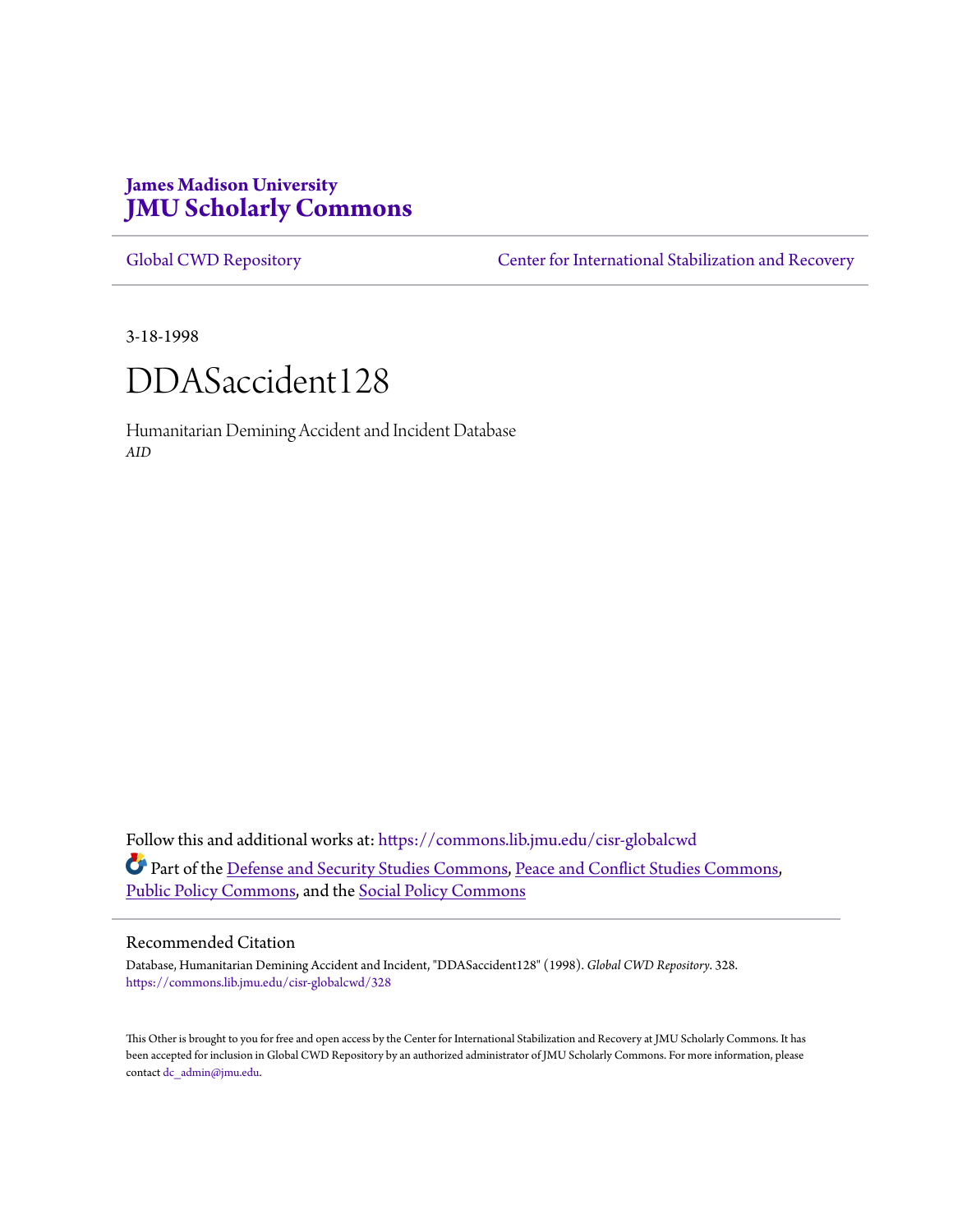## **DDAS Accident Report**

#### **Accident details**

**Report date:** 15/05/2006 **Accident number:** 128 **Accident time:** 11:10 **Accident Date:** 18/03/1998 **Where it occurred:** Zakir Sharif village, Dand District, Kandahar Province **Primary cause:** Field control inadequacy (?) **ID original source:** none **Name of source:** MAPA/UNOCHA **Organisation:** Name removed **Mine/device:** PMN AP blast **Ground condition:** dry/dusty

**Country:** Afghanistan

**Secondary cause:** Inadequate training (?)

**Class:** Missed-mine accident **Date of main report:** [No date recorded]

grass/grazing area

hard

**Date record created:** 13/02/2004 **Date last modified:** 13/02/2004 **No of victims:** 1 **No of documents:** 1

#### **Map details**

| Longitude:              | Latitude:                    |
|-------------------------|------------------------------|
| Alt. coord. system:     | <b>Coordinates fixed by:</b> |
| Map east:               | Map north:                   |
| Map scale: not recorded | Map series:                  |
| Map edition:            | Map sheet:                   |
| Map name:               |                              |

### **Accident Notes**

inadequate investigation (?) dog missed mine (?) inadequate training (?) inadequate medical provision (?) pressure to work quickly (?) inadequate training (?)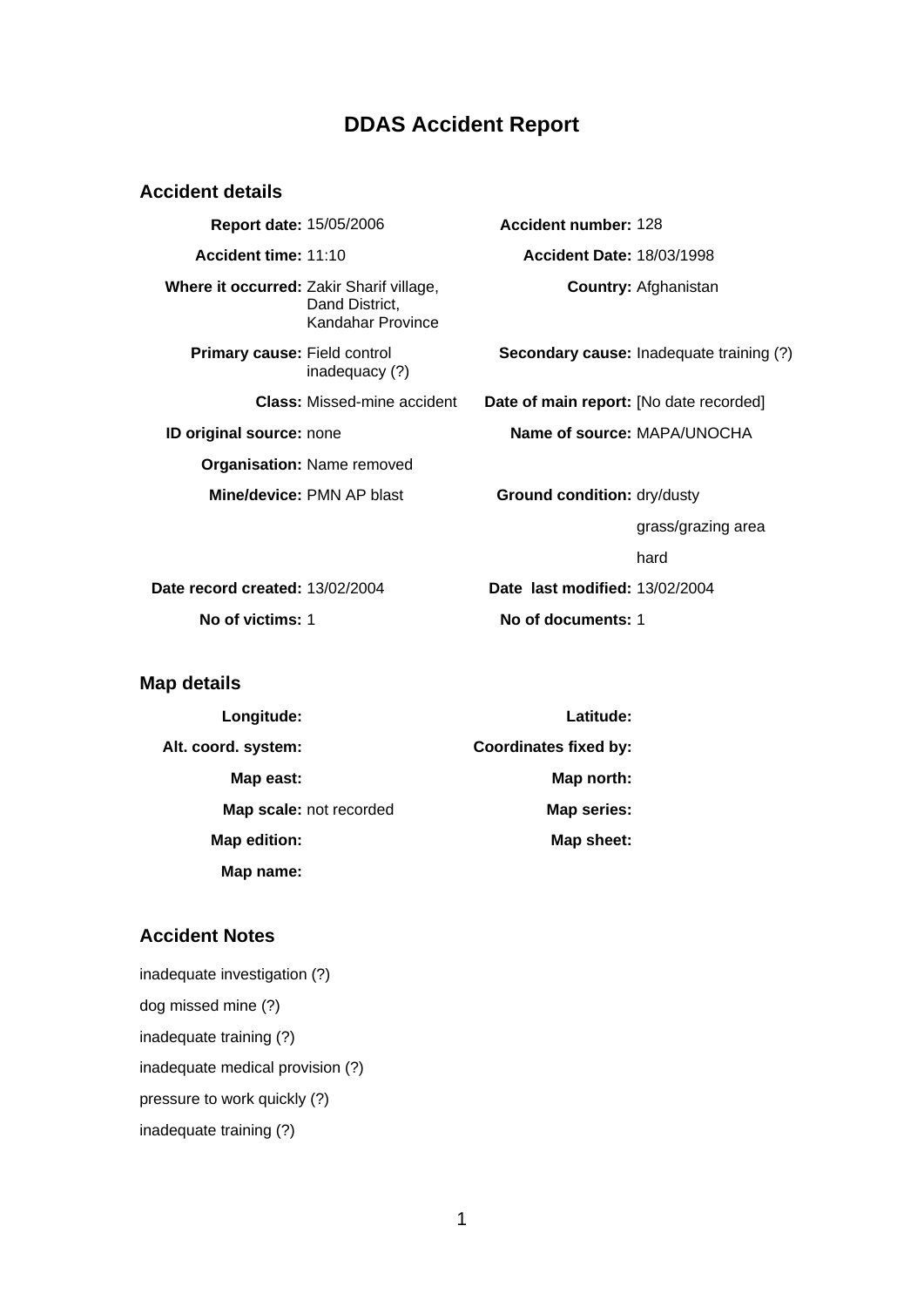### **Accident report**

An accident report was made on behalf of the UN MAC and made briefly available in September 1999. The following summarises its content.

The accident occurred on land classed as "agricultural" and described as "medium" hard. A photograph of the site showed hard, dry ground with patches of coarse grass. The victim had been a deminer for two years and had last attended a revision course sixteen months before. It was 41 days since the last time off. The device was identified as an PMN by fragments found at the site.

On the day of the accident the team were delayed by two punctures on the way to the site and arrived late (10:45). The dog-set's task was to check a breaching/boundary lane.

The victim said that the dogs checked a leash length (8m) and both dogs indicated a suspect point. The point was investigated and the fuse of a mortar was found. He was checking the second leash at a distance of 11 metres from the first when he stepped on a mine at 11:10.

The victim was treated at the site, then transferred to ICRC hospital in Kandahar, and from there to hospital in Peshawar, Kandahar.

A preliminary accident report seen in July 1998 stated that the victim "worked one leash then he started for the second leash from the same place, while the procedure is that the second leash should be started one metre back from the cleared area…"

**The victim** stated that his dog missed the mine, and also that the Team Leader and the Set Leader had walked where the accident occurred before he did. He added that there was a delay in stemming the bleeding from his leg while colleagues went to fetch a camera with film.

**The Team Leader** stated that he was negotiating to keep a shepherd away from the area when the accident occurred. The group's set Leader had told him that the victim stepped from the safe area [for no obvious reason]. The Team Leader was also the medic and did not mention any delay in treatment.

**Two other** deminer/surveyors said that the victim caused the accident by his carelessness.

#### **Conclusion**

The investigators determined that the accident was caused by either the dog performing badly or its handler performing badly by failing to control and "read" his dog properly. They considered that poor performance by the mine-dog Set Leader was "obvious". They considered that the group might have been rushing in order to make up for lost time caused delays caused by the vehicle problems on the way to the task.

Whether or not the dog was at fault, they found that the handler had ignored safety procedures by following the dog into the area when only one dog had checked it. The Set Leader should have prevented this.

#### **Recommendations**

The investigators recommended that dog-handlers only enter the area after it had been checked by a second dog, that the Set Leaders should ensure this, that medical staff should make every effort to provide medical assistance as soon as possible, and that Set Leaders should ensure that cameras with film are on site at all times. They thought that the Set Leader should be disciplined, that all mine-dogs sets should have a revision course on survey procedure as soon as possible and that command groups should ensure that work was not rushed.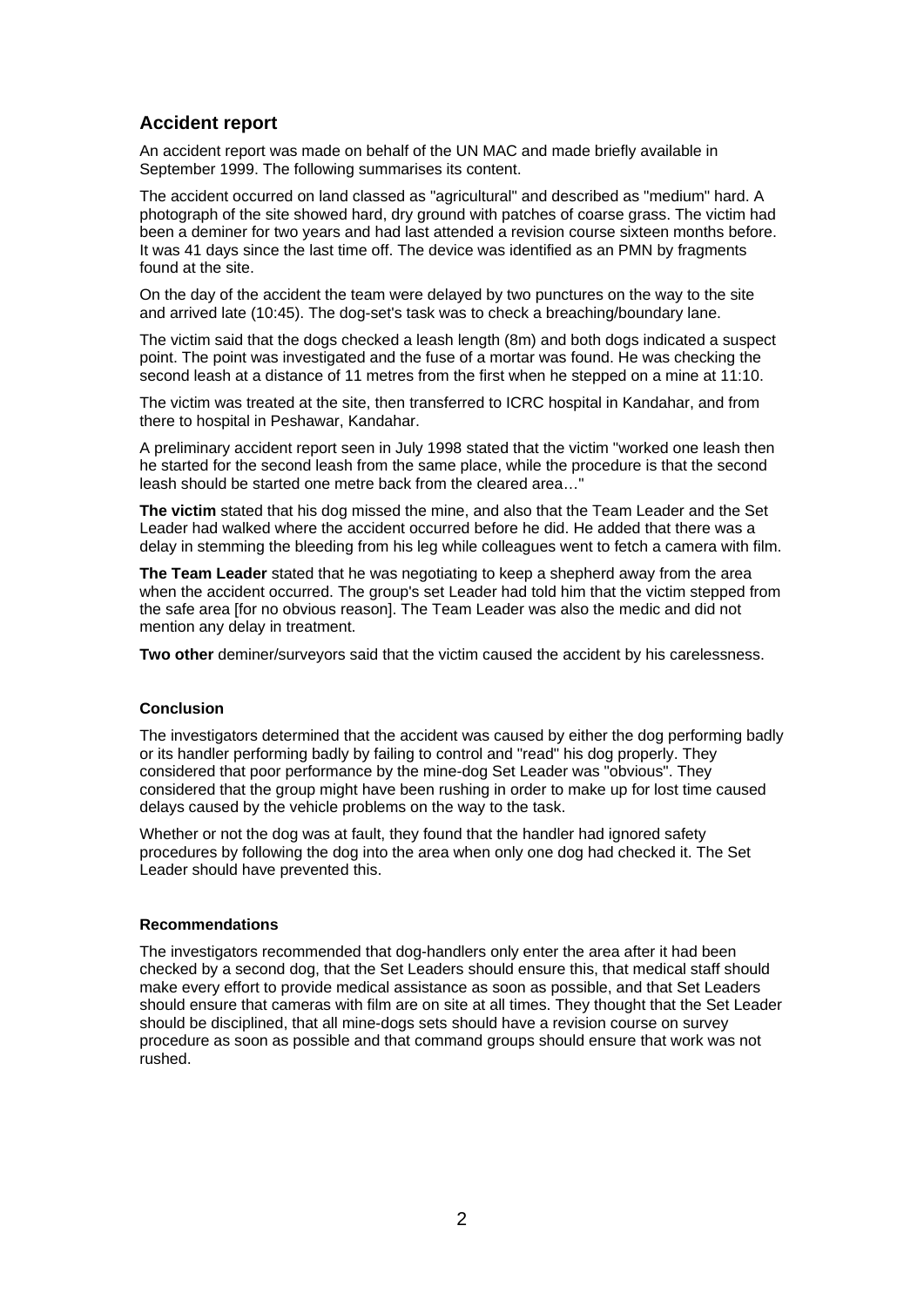### **Victim Report**

**Protection issued:** Not recorded **Protection used:** not recorded

**Summary of injuries:**

INJURIES

minor Arm

severe Leg

AMPUTATION/LOSS

Leg Below knee

COMMENT

See medical report.

### **Medical report**

A preliminary report listed the victim's injuries as: "right leg amputated, left leg received fragments… left leg broken, right arm got lower injury".

No formal medical report was in the record in September 1999 (it's absence was noted by the accident investigators).

The victim complained that his field treatment was delayed while his colleagues went 1km to another survey team to get a camera with film in it so that his injuries could be photographed prior to treatment. The investigators observed that this (if true) indicated "extremely poor performance of the team medic". [Photographs on injuries were required by the insurance company at that time.]

A photograph in the file showed the victim with his left leg lightly bandaged and his sock saturated with blood while his right leg was raised to show the amputation (perhaps 10cm above the ankle).

No record of compensation was found in June 1998.

### **Analysis**

The primary cause of this accident is listed as a *"Field control inadequacy"* because the victim was working improperly and his error went uncorrected.

If it is true that his supervisors walked over the area prior to him, they set a bad example that may indicate that they were inadequately trained for their jobs. Similarly, if the medic delayed treatment for a photograph to be taken, he demonstrated a lack of the ability to make an appropriate decision about priorities. Both may imply a training need that would be serious management failings. The secondary cause is listed as *"Inadequate training".*

Gathering of medical treatment and compensation details was prevented by the UN programme manager who denied all access to records in September 1999. Access has continued to be denied up to the date of completion of this version of the database.

**Victim number:** 164 **Name: Name removed Age: Gender:** Male **Status:** dog-handler **Fit for work:** not known **Compensation:** not made available **Time to hospital:** not recorded